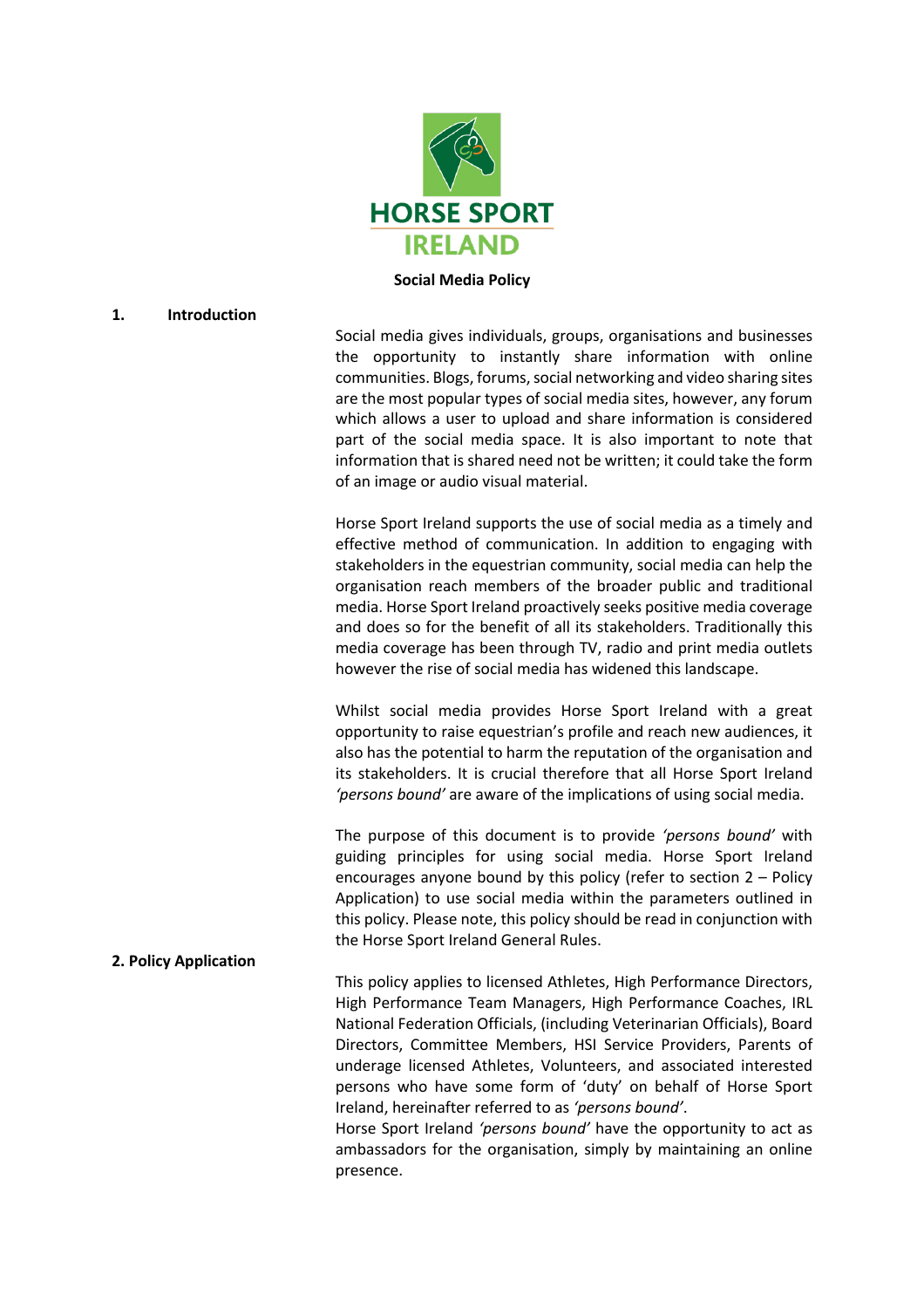All forms of social media activity are covered under this policy, including, but not limited to:

- Creating and maintaining social or business networking sites such as Facebook, Twitter, LinkedIn;
- Sharing audio-visual content on sites including Flickr, Instagram and Pinterest (photo sharing) and YouTube and Vimeo (video sharing) and Snapchat;
- Authoring, Administrating and commenting on blogs or forums

### **3. Core Principles**

Persons bound by this policy should be mindful that information shared on social media appears in public so careful consideration should be given to content before it is posted. Never forget that information shared within online communities could have implications for the sport and those associated with it. Information which is shared online can be difficult to retract. A representative might be able to remove his/her original comments however the very nature of social media encourages a person to share information which makes it difficult to know where the information they post finishes up. Persons bound by this policy should assume that all posts and information they share via social media can be traced back to them. Adhering to this Policy, Horse Sport Ireland will ensure its reputation is protected.

- Persons bound by this policy should ensure that comments made on social media should
	- *a. Respect the rights, dignity and worth of others;*
	- *b. Refrain from any form of harassment of others;*
	- *c. Refrain from any behaviour that may bring Horse Sport Ireland into disrepute;*
- Persons are advised to view the applicable Horse Sport Ireland Codes of Conduct in conjunction with this Policy;
- Comments which are contrary to the spirit and integrity of sport will not be tolerated. Persons bound by this policy who share information online should consider themselves representative of the organisation and must never reveal confidential or sensitive information that could jeopardise Horse Sport Ireland's relationships with its commercial or government funding partners;
- Personal sites, blogs and accounts that have a Horse Sport Ireland 'look and feel' and could be perceived as being Horse Sport Ireland is strictly prohibited;
- Please note: athletes, coaches, officials and other representatives that are selected on other teams and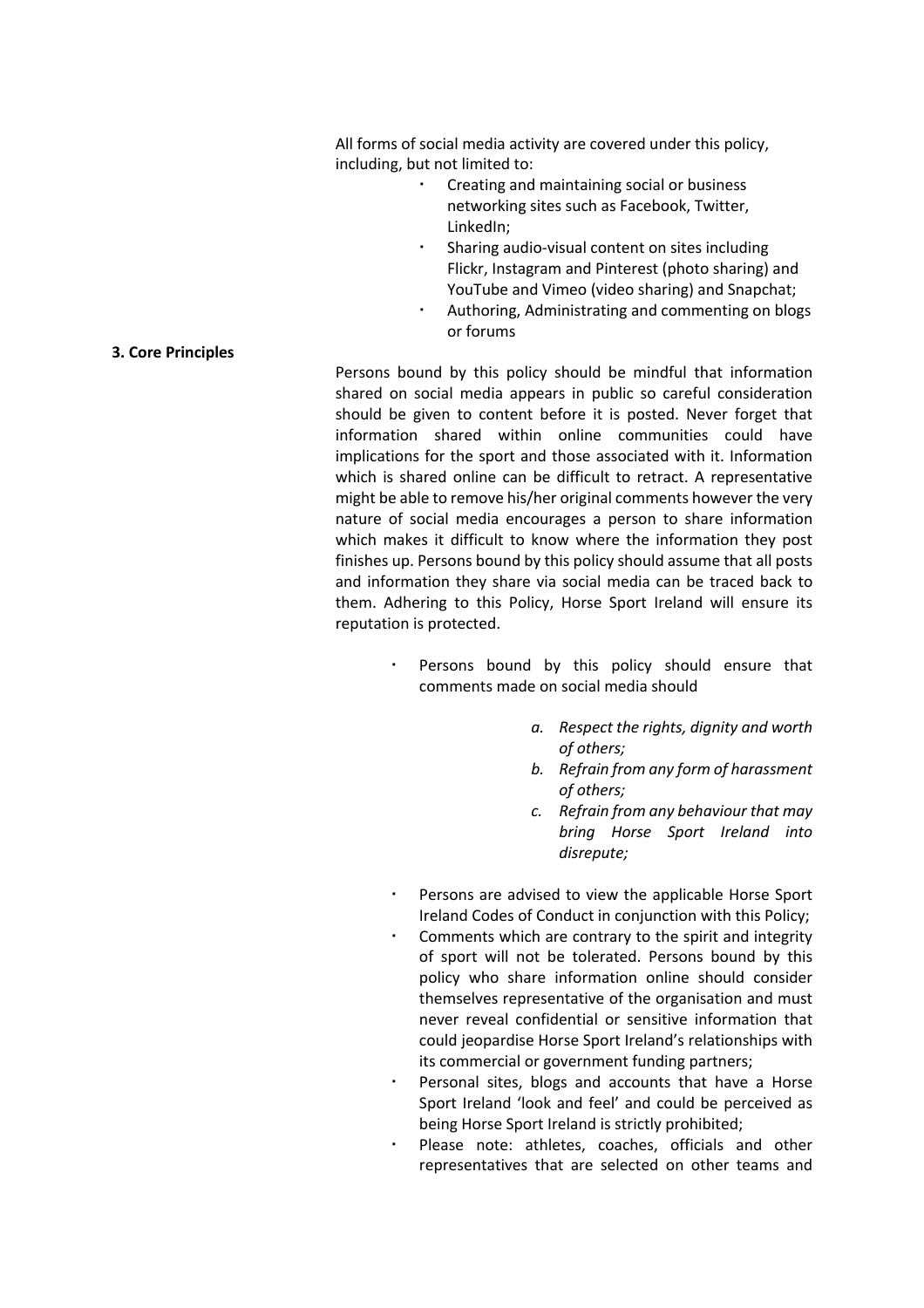participate in major events such as the Olympic Games and Paralympic Games should also adhere to the guidelines imposed by the governing bodies of those organisations.

#### **4. Horse Sport Ireland Social Media Platforms**

Horse Sport Ireland recognises that members of the public are entitled to voice their opinion and welcome engagement through the Horse Sport Ireland social media platforms. These social media platforms include but are not limited to: *Team Ireland Equestrian - Facebook, TIE Twitter, TIE Instagram, the Irish Sport Ireland Facebook, the Irish Horse Gateway Facebook/IHG website and the Horse Sport Ireland Facebook.* 

However, Horse Sport Ireland will not tolerate any of the following on its social media pages and comments, images, videos and other material which are posted on these platforms will be removed if found to be:

- *a. Defamatory material*
- *b. Material infringing copyright or intellectual property rights*
- *c. Material in breach of privacy or confidentiality obligation*
- *d. Offensive, obscene or sexual material*
- *e. Threatening, abusive or insulting statements likely to stir up hatred*

|                | Where it is alleged that a 'person bound' by this policy violates any of |
|----------------|--------------------------------------------------------------------------|
|                | the core principles as stated above, the Horse Sport Ireland CEO has     |
|                | the right to issue this individual with take-down notice with            |
|                | immediate effect. An individual who refuses to comply with a take-       |
|                | down notice may be referred by the CEO to the HSI Disciplinary           |
|                | Officer for further investigation and possible referral to the Horse     |
|                | Sport Ireland Disciplinary Committee pursuant to the HSI General         |
|                | Rules. Further, Horse Sport Ireland reserves all rights to take direct   |
|                | legal action where appropriate.                                          |
| 6. Legislation |                                                                          |
|                | As with any form of public communication, online communication can       |

also be subject to legislation including but not limited to the Defamation Act 2009 and the Prohibition of Incitement to Hatred Act 1989. Persons bound by this policy should be mindful that unsubstantiated claims, false statements, defamatory, offensive and threatening comments could lead to litigation and or prosecution.

### **7. Amendments/Interpretation**

This Policy may be amended by Horse Sport Ireland as it deems appropriate. The Board of Horse Sport Ireland will be the ultimate authority with respect to the interpretation and implementation of this Policy.

**8. Disclaimer**

**5. Breach**